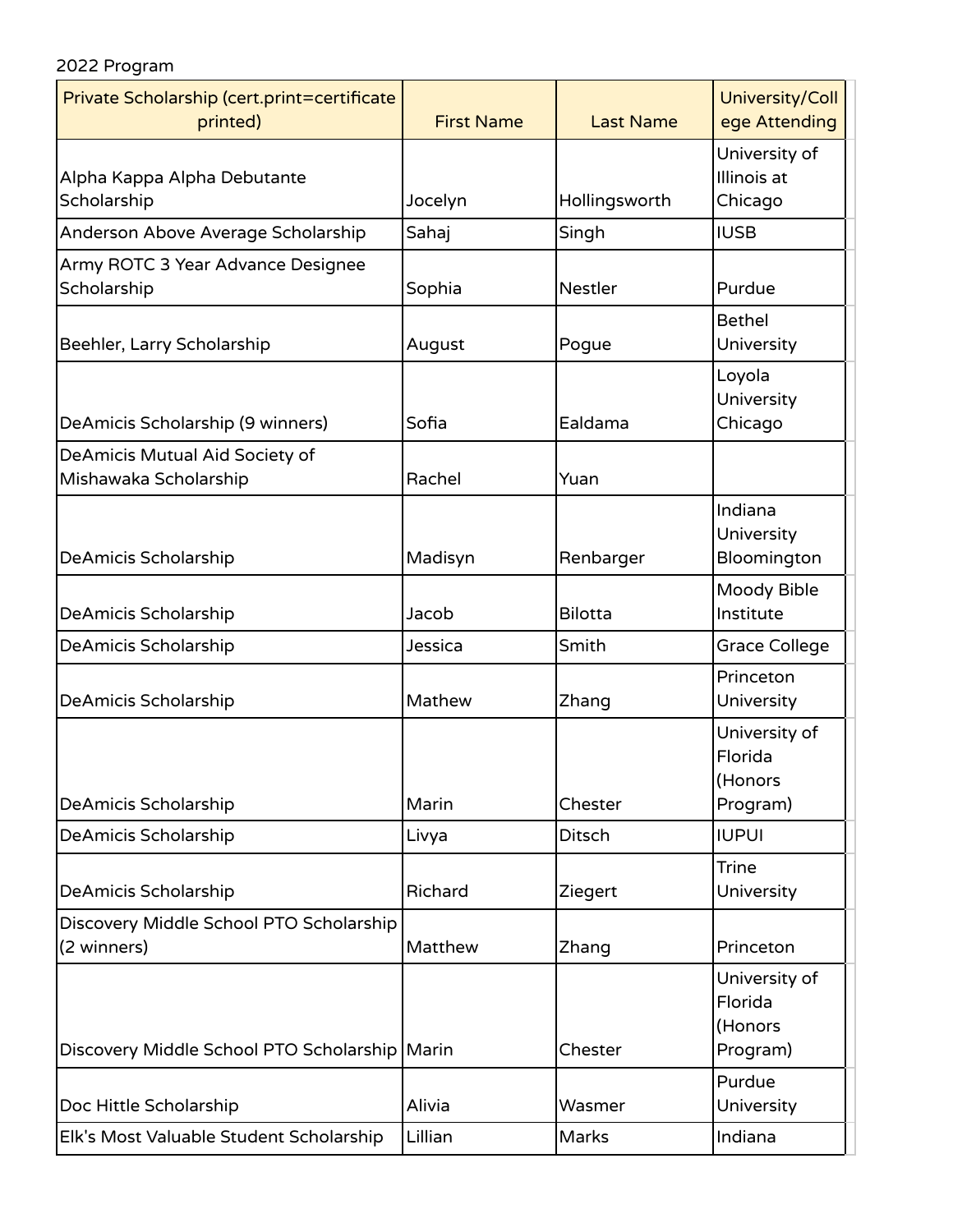|                                                                               |                |              | University<br>Bloomington            |
|-------------------------------------------------------------------------------|----------------|--------------|--------------------------------------|
| Geesman, Coach Chris Scholarship                                              | Joe            | Goralczyk    | DePauw<br>University                 |
| Portolese, Tony "Doc" Scholarship                                             | Reilly         | Schalliol    | Purdue<br>University                 |
| Grisson Middle School PTO Scholarship<br>(Lisa Burns and Jadd Bayer Memorial) | Anna           | Hardesty     | Purdue<br>University                 |
| Grisson Middle School PTO Scholarship<br>(Lisa Burns and Jadd Bayer Memorial) | Madisyn        | Renbarger    | Indiana<br>University<br>Bloomington |
| Howard and Ruth Hensler Scholarship (2<br>winners)                            | Katie          | Madlem       | Indiana<br>University<br>Bloomington |
| Howard and Ruth Hensler Scholarship                                           | August         | Pogue        | <b>Bethel</b><br>University          |
| Just Poetry! Scholarship                                                      | Katie          | Madlem       | Indiana<br>University<br>Bloomington |
| KrauseMoose Scholarship (Indiana<br>Football Hall of Fame)                    | Matthew        | Zhang        | Princeton<br>University              |
| Laidig, Jon and Sonja Community Service<br>Scholarship (2)                    | <b>Tristin</b> | <b>Badia</b> |                                      |
| Laidig, Jon and Sonja Community Service<br>Scholarship                        | Lubabah        | Hassan       |                                      |
| Madison Elementary PTO Scholarship                                            | August         | Pogue        | <b>Bethel</b><br>University          |
| Madison Township Lions Club<br>Scholarship (2)                                | August         | Pogue        | <b>Bethel</b><br>University          |
| Madison Township Lions Club<br>Scholarship                                    | Kaylee         | Reinhardt    | St. Mary's<br>College                |
| Mishawaka Fraternal Order of Eagles<br>Scholarship                            | Cole           | Horvath      |                                      |
| Mishawaka Breakfast Optimist<br>Club-Youth Appreciation Award (2)             | Seleash        | Ngugi        | St. Mary's<br>College                |
| Mishawaka Breakfast Optimist<br>Club-Youth Appreciation Award                 | Logan          | Cook         |                                      |
| Nancy Jaynes Memorial Scholarship                                             | Emily          | Parrott      | Indiana<br>University                |
| Niccum Scholarship (2)                                                        | Molly          | Oates        | Indiana                              |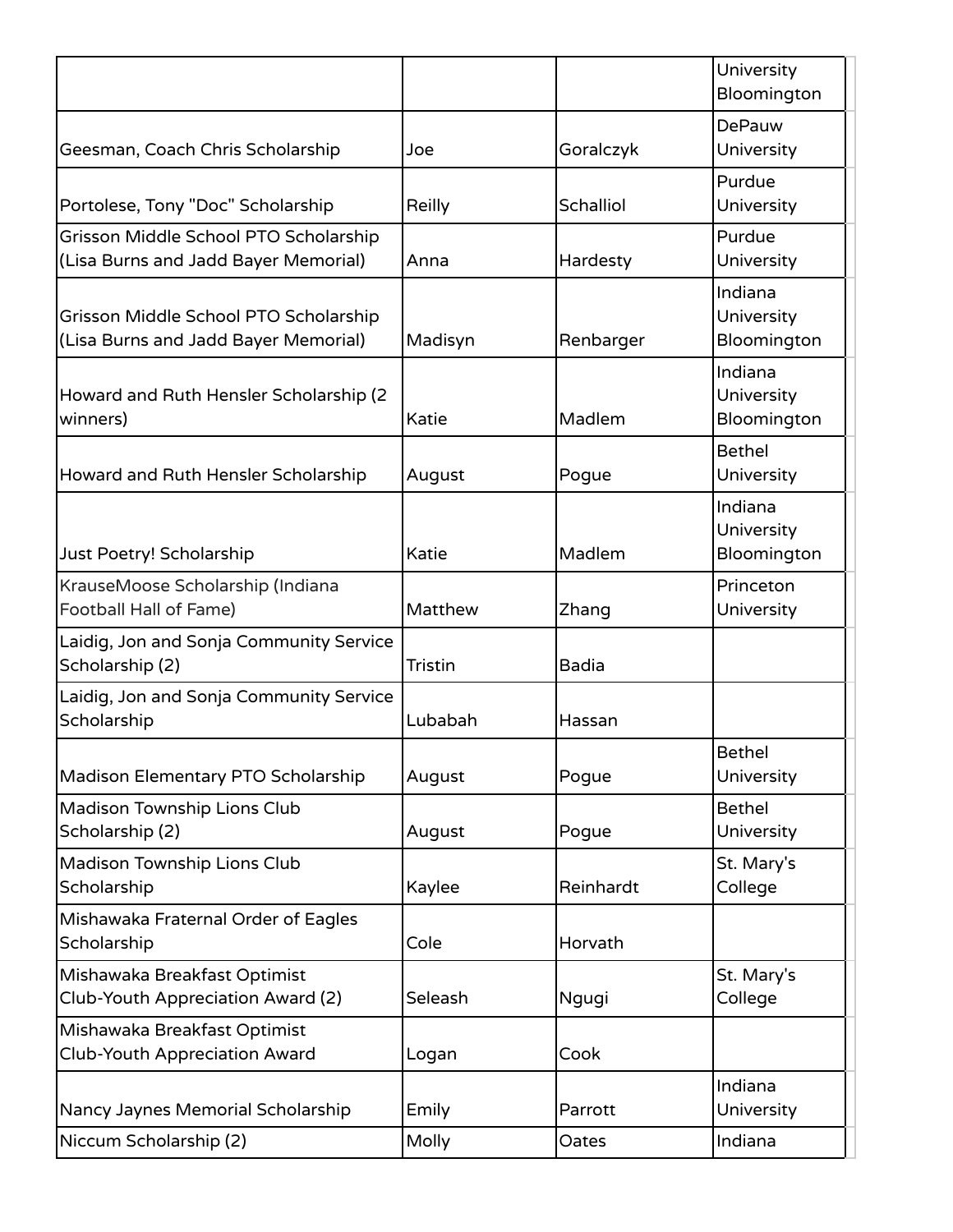|                                                                                                  |               |                 | University<br>Bloomington                |
|--------------------------------------------------------------------------------------------------|---------------|-----------------|------------------------------------------|
| Niccum Scholarship                                                                               | Jessica       | Smith           | <b>Grace College</b>                     |
| One Earth Filmakers                                                                              | Jacqueline    | Guerrero        | <b>IUPUI</b>                             |
| <b>PHS Band Boosters</b>                                                                         | Sarah         | Anglin          | Indiana<br>University<br>Bloomington     |
| <b>PHS Band Boosters (cert print)</b>                                                            | Caitlin       | Price           | Indiana<br>University<br>Bloomington     |
| PHS Choir Boosters (3)                                                                           | Isabella      | Rondinelli      | <b>Butler</b><br>University              |
|                                                                                                  | Addison       | Clark           | UW-Madison                               |
|                                                                                                  | Gabriella     | Robertson       | <b>IUSB</b>                              |
| Penn Girls Soccer-Program Pillar Award<br>-Lionshead Specialty Tire and Wheel (cert<br>print)    | Seleash       | Ngugi           | <b>Army Reserves</b>                     |
| Posse Foundation Scholarship- at Purdue<br>this yr (3 scholars) (cert print)                     | Jake          | Huemmer         | E<br>s<br>Purdue<br>t<br>University<br>E |
|                                                                                                  | Johnnay       | Johnson         | S<br>Purdue<br>t<br>University           |
|                                                                                                  | <b>Nikita</b> | Amin            | S<br>Purdue<br>lt.<br>University         |
| Purdue Club of St. Joseph Valley (cert<br>print)                                                 | Amanda        | <b>Baker</b>    | Purdue<br>University                     |
| STARFISH Award - Dr. Markavitch(cert<br>print)                                                   | Michael       | Utz             | Indiana<br>University                    |
| Thacker, Dr. and Mrs. Jerry General<br>Scholarship (cert print)                                  | Molly         | <b>Boardley</b> | Indiana<br>University<br>Bloomington     |
| Thacker, Dr. and Mrs. Jerry Scholarship<br>Student Educator of Color Scholarship<br>(cert print) | Aniya         | Taylor          | Purdue<br>University                     |
| US Marine Corp Distinguished Athlete<br>Award: (2) Male:                                         | <b>Blake</b>  | <b>Barker</b>   | Purdue<br>University                     |